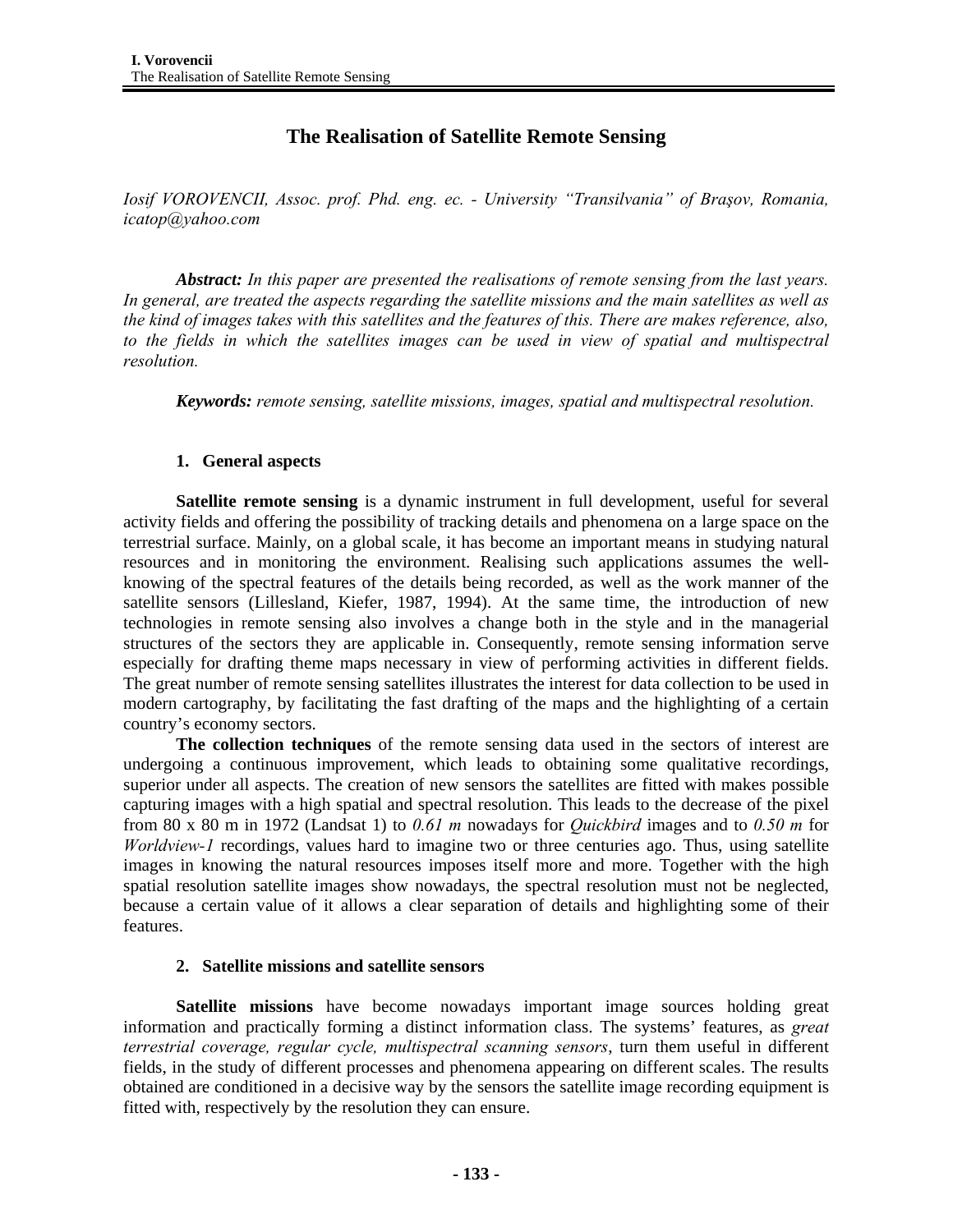A complete inventory of the satellite missions – together with the equipment and with the main features of the recordings, aiming at inventorying the Earth's natural resources and the changes encountered – is impossible to draft. Thus, the most common inventories are mentioned and commented from bibliographic materials – part of them being used in our country in several activity sectors (Table 1).

Apart from the traditional spatial programmes of the advanced countries, there appeared some programmes initiated by countries having a more reduced tradition in the field, like *China, India, Brazil,* and *Russia*. This way, an important stage in acquiring satellite images pertains to *Aster* satellites, which capture 15-metre resolution images, to *IRS* satellites – launched by India –, having a 2,5-metre spatial resolution (Cartosat 1), and to *SPIN 2* satellites – launched by Russia –, having a very high spatial resolution, of 1 metre.

**Improving image recording sensors** is imposed in view of reaching this goal, as a major tendency as to increasing resolution power, respectively reducing the dimensions of the pixel, as the elementary surface unit. From this point of view, it is concluded that:

- nadir *spatial resolution* has importantly improved, reaching *0.61 m* for *Quickbird 2*  images and *0.50 m* for *WorldView 1* images, both in panchromatic, performances that have been unimaginable for long. Furthermore, the creation of satellite sensors to ensure a spatial resolution over the most optimistic provisions – of *0.40 m* and *0.25 m*, for the civil sector – is forecasted and awaited;
- spectral resolution relates to the increase in the number of bands by narrowing their interval, idea that leads to the appearance of *hyperspectral sensors*. These allow the data processing in tens or even hundreds of spectral bands, which ensure an easier detail recognition based on the spectral signal, as well as classifications performed for several groups or classes;
- *temporal resolution* records the same scene at a shorter time interval, by increasing the number of satellites of by capturing side images;
- *radiometric resolution* is improved once with new collection sensors by means of the increase from *7* to *8 bits* in the case of *Landsat TM* and *Landsat ETM+* images, and to *11 bits* for *Ikonos 2, Quickbird,* and *WorldView 1* images. This increase assumes that every recorded pixel from the image is found in a greater string of values on the grey scale or on the colour shades, which allows a better separability of the recorded field's details.

**Hyperspectral sensors** quantify energy in more spectral bands than the multispectral sensors; thus, their number can surpass 200, even reaching 242 (Hyperion). Spectral bands have a width of  $1.3 - 12$  nm, according to the sensor type and to the band number, allowing a continuous recording in the electromagnetic spectrum interval of *0.4-2.5 µm* and being more sensitive to the reflected energy's variations. These sensors can detect the light modifications in the leaf and soil humidity content, the stress provoked to plants due to nutrients or to other environment factors. The small width of the bands allows *HIS* (Hyperspectral Imaging) multispectral image capturing devices to make the difference between the plant species, the tree species, and the vegetation type, having a very close spectral behaviour. In this sense, if the multispectral images can be used for making maps of the forest covered areas, the hyperspectral images can be used for identifying and making maps of the species inside the forest. Furthermore, *CHRIS* (Compact High Resolution Imaging Spectrometer) sensor, different from the other hyperspectral satellite sensors through high spatial and spectral resolution, allows the obtaining – in the case of every scene – of five images from different angles (55°, -36°, 0°, 36°, and 55°), captured within 2.5 minutes and representing a great advantage.

Due to the advantages it brings along, remote sensing using hyperspectral sensors has become popular among herbalists, in agriculture, sylviculture, and geology, proving to be a very good instrument for studying plant physiology and productivity, for detecting the plants' state of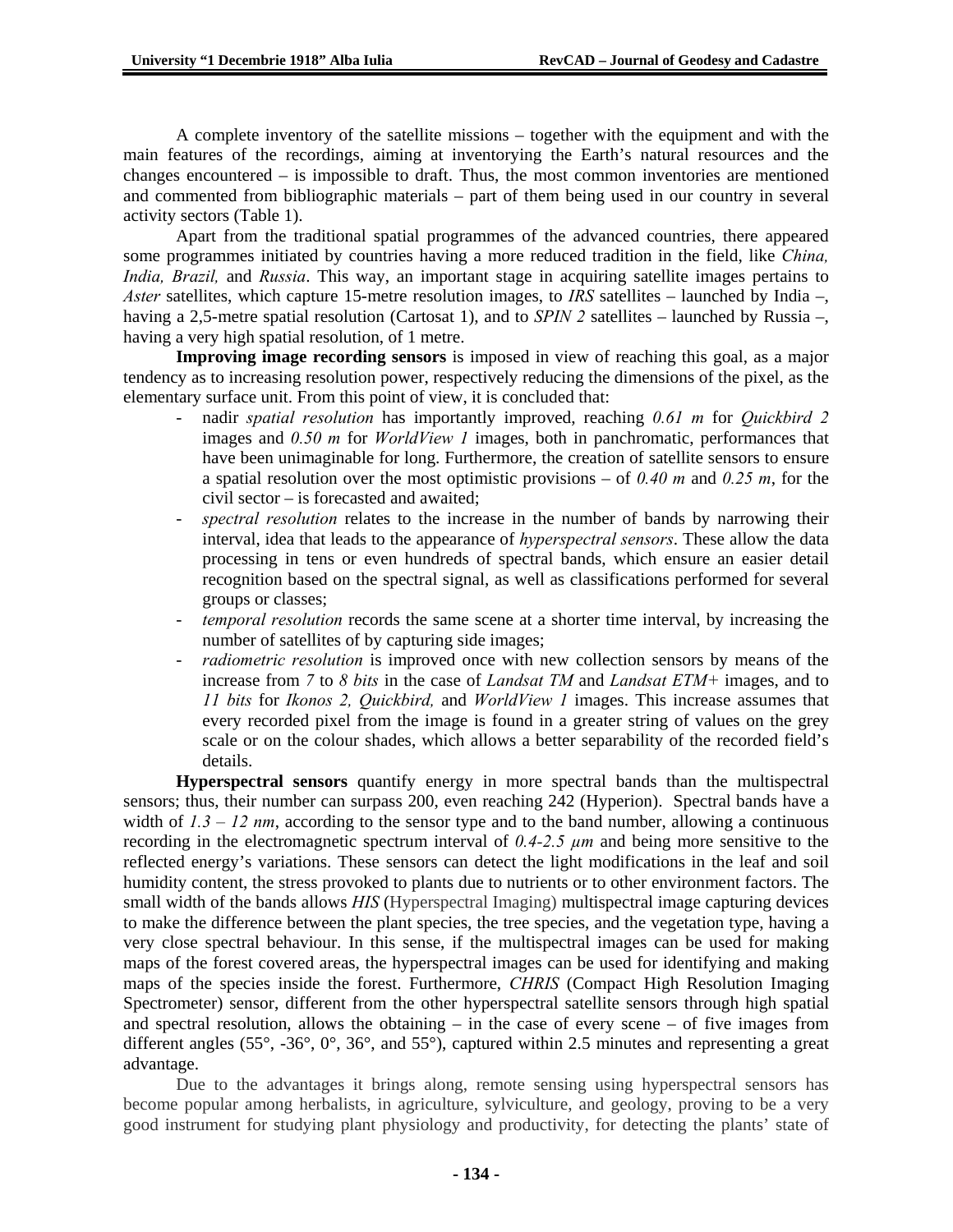health, and for vegetation map making. Hyperspectral image processing and analysis is different from that of images captured with multispectral sensors, leading to the usage of special programmes and instruments or assuming the existence of processing models within the programmes used in the case of multispectral images.

|                   |                       |                    |         |            |            |                |               |                                |           |                    |      | Table 1  |
|-------------------|-----------------------|--------------------|---------|------------|------------|----------------|---------------|--------------------------------|-----------|--------------------|------|----------|
|                   |                       | Nr.                | VIS     | <b>NIR</b> | <b>MIR</b> |                | <b>TIR MW</b> |                                | The       |                    |      | Date of  |
| <b>Missions</b>   | Sensor                | spectr.            | $0,35-$ | $0.7-$     | $1,5 -$    | $3 -$          | $1-$          | Spatial resolution             | side      | The size of scene  |      | launch / |
|                   |                       | bands              | 0,70    | 1,5        | 2,3        | 14             | 100           |                                | look      |                    |      | finish   |
|                   |                       |                    | μm      | μm         | μm         | um             | cm            |                                |           |                    |      |          |
| 1                 | 2                     | 3                  | 4       | 5          | 6          | 7              | 8             | 9                              | 10        | 11                 | 12   | 13       |
|                   |                       |                    |         |            |            |                |               | A. THE MAIN SATELLITE MISSIONS |           |                    |      |          |
|                   |                       |                    |         |            |            | <b>LANDSAT</b> |               |                                |           |                    |      |          |
| Landsat 1         | <b>RBV</b>            | 3                  | $\ast$  | *          |            |                |               | 80 m                           | N         | 185x185 km         | 1972 | 1978     |
|                   | <b>MSS</b>            | $\overline{4}$     | *       | *          |            |                |               |                                | N         |                    |      |          |
| Landsat 2         | <b>RBV</b>            | 3                  | $\ast$  | *          |            |                |               | 80 <sub>m</sub>                | N         | 185x185 km         | 1975 | 1982     |
|                   | <b>MSS</b>            | $\overline{4}$     | *       | *          |            |                |               |                                | N         |                    |      |          |
| Landsat 3         | <b>RBV</b>            | $\mathbf{1}$       | $\ast$  |            |            |                |               | 40 m                           | ${\bf N}$ | 185x185 km         | 1978 | 1983     |
|                   | <b>MSS</b>            | $^{4+1}$           | *       | *          |            | $\ast$         |               | 80 m (120m TIR)                | N         |                    |      |          |
| Landsat 4         | <b>MSS</b>            | $\overline{4}$     | *       | ∗          |            |                |               | 80 <sub>m</sub>                | N         | 185x185 km         | 1982 | 1987     |
|                   | TM                    | 7                  | *       | *          | *          | $\ast$         |               | 30m (120 m TIR)                | N         |                    |      |          |
| Landsat 5         | <b>MSS</b>            | $\overline{4}$     | $\ast$  | *          |            |                |               | 80 <sub>m</sub>                | N         | 185x185 km         | 1985 | Oper.    |
|                   | TM                    | 7                  | *       | *          | $\ast$     | $\ast$         |               | 30 m (120 m TIR)               | N         |                    |      | TM       |
| Landsat 7         | $ETM+$                | $7 + 1$            | *       | *          | $\ast$     | $\ast$         |               | 30 m (60 m TIR)                | Y         | 185x185 km         | 1999 | Oper.    |
|                   |                       |                    |         |            |            |                |               | $(15 \text{ m} \text{ PAN})$   | (PAN)     |                    |      |          |
|                   |                       |                    |         |            |            |                | <b>SPOT</b>   |                                |           |                    |      |          |
| SPOT <sub>1</sub> | <b>HRV</b>            | $3 + 1$            | $\ast$  | *          |            |                |               | 20 m (10 m PAN)                | Y         | $60x60$ km (nadir) | 1986 | 1990     |
| SPOT <sub>2</sub> | <b>HRV</b>            | $3 + 1$            | $\ast$  | *          |            |                |               | 20 m (10 m PAN)                | Y         | 60x80 km           | 1990 |          |
| SPOT <sub>3</sub> | <b>HRV</b>            | $3 + 1$            | *       | *          |            |                |               | 20 m (10 m PAN)                | Y         | (side view)        | 1993 |          |
| SPOT <sub>3</sub> | <b>HRV</b>            | $\overline{3} + 1$ | *       | *          |            |                |               | 20 m (10 m PAN)                | Y         |                    | 1993 | 1996     |
| SPOT <sub>4</sub> | <b>HRVIR</b>          | $4 + 1$            | $\ast$  | *          | $\ast$     |                |               | 20 m (10 m PAN)                | Y         |                    | 1998 |          |
|                   | VEGETATION            | $\overline{4}$     | $\ast$  | *          | $\ast$     |                |               | $1000$ m (nadir)               | N         |                    |      |          |
| SPOT 5            | <b>HRG</b>            | $4+1$              | $\ast$  | $\ast$     | $\ast$     |                |               | $10 \text{ m}$ (5 m PAN)       | Y         | $60x60$ km at      | 2002 |          |
|                   | <b>VEGETATION</b>     | $\overline{4}$     | *       | *          | *          |                |               | $1000$ m (nadir)               | N         | 80km at nadir      |      |          |
|                   |                       |                    |         |            |            |                | <b>NOAA</b>   |                                |           |                    |      |          |
|                   | AMSU-A                | 10                 |         |            |            |                |               | 40 km                          |           | 2240 km            |      |          |
| NOAA 15           | AMSU-B                | 3                  |         |            |            |                |               | $15 \mathrm{km}$               |           | 2240 km            | 1998 |          |
|                   | AVHRR 13              | 5                  |         |            |            |                |               | 0,5 km (visible)               |           | 2940 km            |      |          |
|                   | <b>HRPT</b><br>AMSU-A |                    |         |            |            |                |               | 1000m (infrared)<br>40 km      |           | 2240 km            |      |          |
| NOAA 16           | AMSU-B                | 10<br>3            |         |            |            |                |               | $15 \mathrm{km}$               |           | 2240 km            | 2001 |          |
|                   | <b>AVHRR 13</b>       | 5                  |         |            |            |                |               | $0.5$ km (visible)             |           | 2940 km            |      |          |
|                   | <b>HRPT</b>           |                    |         |            |            |                |               | 1000m (infrared)               |           |                    |      |          |
|                   |                       |                    |         |            |            |                | <b>ASTER</b>  |                                |           |                    |      |          |
| Aster             | <b>VNIR</b>           | 3                  | $\ast$  | *          |            |                |               | 15m                            |           | 60x60 km           | 1999 |          |
| (Terra            | <b>SWIR</b>           | 6                  |         |            | $\ast$     |                |               | 30 <sub>m</sub>                |           | $60x60$ km         | 1999 |          |
| Platform)         | <b>TIR</b>            | 5                  |         |            |            | $\ast$         |               | 90 <sub>m</sub>                |           | $60x60$ km         | 1999 |          |
|                   |                       |                    |         |            |            | <b>ORBVIEW</b> |               |                                |           |                    |      |          |
| OrbView 1         | PAN                   | $\mathbf{1}$       |         |            |            |                |               | $10000\ \mathrm{m}$            |           | 1300x1300 km       | 1995 |          |
| OrbView 2         | MULTISPEC             | 8                  | $\ast$  | *          |            |                |               | 1100 m                         |           | 2800x2800 km       | 1997 |          |
| OrbView 3         | PAN                   | $\mathbf{1}$       | *       |            |            |                |               | 1 <sub>m</sub>                 |           | 8x8 km             | 2003 |          |
|                   | <b>MULTISPEC</b>      | $\overline{4}$     | *       | *          |            |                |               | 4 m                            |           |                    |      |          |
|                   |                       |                    |         |            |            |                |               |                                |           |                    |      |          |
|                   |                       |                    |         |            |            |                | <b>IKONOS</b> |                                |           |                    |      |          |
| Ikonos 2          | PAN                   | 1                  | *       |            |            |                |               | $0,82$ m (at nadir)            |           | 11,3x11,3 km       |      |          |
| (Geoeye)          |                       |                    |         |            |            |                |               | $1m$ (at $26^{\circ}$ off n)   |           | (at nadir)         | 1999 |          |
|                   |                       | $\overline{4}$     | *       | *          |            |                |               | $3,2 \text{ m}$ (at nadir)     |           | 13,8x13,8 km       |      |          |
|                   | <b>MULTISPEC</b>      |                    |         |            |            |                |               | 4 m(at 26° off n)              |           | (at 26° off n)     |      |          |

# **The main satellite missions and the characteristic of the sensors**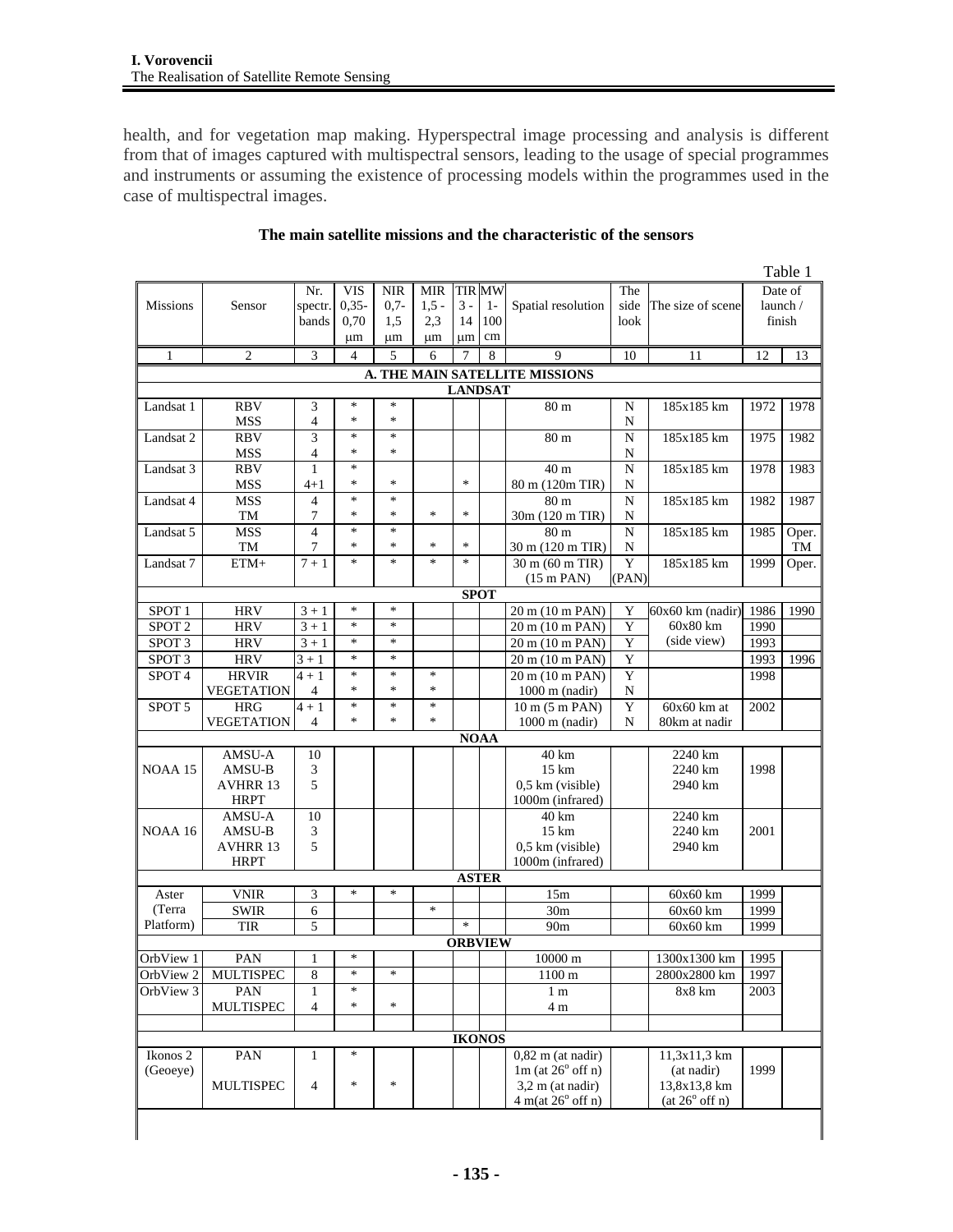|                  | <b>OUICKBIRD</b> |   |        |   |  |  |  |                                |  |              |      |  |  |
|------------------|------------------|---|--------|---|--|--|--|--------------------------------|--|--------------|------|--|--|
|                  | <b>PAN</b>       |   | $\ast$ |   |  |  |  | $0,61 \text{ m}$ (at nadir)    |  | 16,5x16,5 km |      |  |  |
| <b>Ouickbird</b> |                  |   |        |   |  |  |  | 0,72m(at 25° off n)            |  | at nadir     | 2001 |  |  |
| (Digital         | MULTISPEC        | 4 | ×.     | * |  |  |  | $2,44m$ (at nadir)             |  |              |      |  |  |
| Globe)           |                  |   |        |   |  |  |  | $2,88m$ (at $25^{\circ}$ offn) |  |              |      |  |  |
| <b>WORLDVIEW</b> |                  |   |        |   |  |  |  |                                |  |              |      |  |  |
| Worldview        | <b>PAN</b>       |   | *      |   |  |  |  | $0.5$ m (at nadir)             |  | 17,6x14 km   | 2007 |  |  |
| 1(Digital        |                  |   |        |   |  |  |  | 0.55m(at 20° off n)            |  | at nadir     |      |  |  |
| Globe)           |                  |   |        |   |  |  |  |                                |  |              |      |  |  |

|                   |                        |                     |        |        |        |                |               | <b>B. OTHER SATELLITE MISSIONS</b>         |             |              |      |      |
|-------------------|------------------------|---------------------|--------|--------|--------|----------------|---------------|--------------------------------------------|-------------|--------------|------|------|
|                   |                        |                     |        |        |        |                | <i>CANADA</i> |                                            |             |              |      |      |
|                   |                        |                     |        |        |        |                | $\ast$        | $10 \text{ m}$ (fine)                      |             | $50x50$ km   |      |      |
|                   |                        |                     |        |        |        |                |               | 30 m (standard)                            |             | 100x100 km   |      |      |
|                   |                        |                     |        |        |        |                |               | $30 \text{ m}$ (wide)                      | Y           | 150x150 km   | 1995 |      |
| Radarsat          | <b>SAR</b>             | $\ast$              |        |        |        |                |               | 50m (scan.narrow)                          |             | 300x300 km   |      |      |
|                   |                        |                     |        |        |        |                |               | 100 m (scan. wide)                         |             | 500x500 km   |      |      |
|                   |                        |                     |        |        |        |                |               | 25 m (extend.high)                         |             | 75x75 km     |      |      |
|                   |                        |                     |        |        |        |                |               | 35 m (extend. low)                         |             | 170x170 km   |      |      |
|                   |                        |                     |        |        |        | <b>INDIA</b>   |               |                                            |             |              |      |      |
| IRS 1-C           | PAN                    | 1                   | $\ast$ |        |        |                |               | $<10~\mathrm{m}$                           | Y           | 70x70 km     | 1995 |      |
|                   | LISS-III               | $\overline{4}$      | *      | $\ast$ | $\ast$ |                |               | $23.5 - 70.5$ m                            | N           | 141x141km    |      |      |
| IRS 1-C           | WiFS                   | 1                   | $\ast$ | *      |        |                |               | 188 m                                      | N           | 806x806 km   |      |      |
| IRS <sub>P2</sub> | LISS-II                | $\overline{4}$      | $\ast$ | $\ast$ |        |                |               | 36,25 m                                    | ${\bf N}$   |              | 1995 |      |
|                   | PAN                    | 1                   | $\ast$ |        |        |                |               | $< 10 \text{ m}$                           | Y           |              |      |      |
| IRS 1d            | LISS-III               | $\overline{4}$      | $\ast$ | *      | $\ast$ |                |               | $23.5 - 70.5$ m                            | N           |              | 1997 |      |
|                   | WiFS                   | $\mathfrak{2}$      | $\ast$ | *      |        |                |               | 188 m                                      | N           |              |      |      |
| <b>IRS</b>        | Cartosat-1             | $\overline{c}$      | $\ast$ |        |        |                |               | 2.5 <sub>m</sub>                           | N           | 30x30 km     | 2005 |      |
|                   |                        |                     |        |        |        | <b>JAPONIA</b> |               |                                            |             |              |      |      |
| $JERS - 1$        | <b>OPS</b>             | 8                   | *      | *      | $\ast$ |                | $\ast$        | 18 X 24 m                                  | N           | 75x75 km     | 1992 |      |
|                   | <b>SAR</b>             | 1                   |        |        |        |                |               | $18 \text{ m}$ (band L)                    | N           |              |      |      |
|                   |                        |                     |        |        |        |                | *             | ESA, NAS and JAPONIA                       |             |              |      |      |
| $ERS - 1$         | AMI SAR<br><b>ATSR</b> | 3<br>$\overline{4}$ | $\ast$ | $\ast$ | $\ast$ | $\ast$         |               | 10 m, 30 m, 50 m<br>$1000 \text{ m}$       | N           | 100x100km    | 1991 | 2000 |
|                   | <b>MWR</b>             |                     |        |        |        |                |               |                                            | N           | $5x5$ km     |      |      |
|                   | RA                     | $\mathbf{1}$        |        |        |        |                |               | $0,1 \text{ m}$                            |             |              |      |      |
| $ERS - 2$         | <b>AMI SAR</b>         | $\mathbf{1}$        |        |        |        |                | $\ast$        | $\overline{30}$ m (band C)                 | Y           |              | 1995 |      |
|                   | $ATSR - 2$             | 8                   | $\ast$ | $\ast$ | $\ast$ | $\ast$         |               | $1000 \text{ m}$ (at nadir)                |             |              |      |      |
| <b>ADEOS</b>      | <b>POLDER</b>          | 8                   | $\ast$ | $\ast$ |        |                |               | $6x$ 7 km (at nadir)                       | Y           |              | 1996 |      |
|                   | <b>AVNIR</b>           | 5                   | $\ast$ | *      |        |                |               | $8 - 16m$                                  | N           |              |      |      |
|                   | <b>MERIS</b>           | 15                  | $\ast$ | *      |        |                |               | $300 - 1200$ m                             | N           |              |      |      |
| Envisat-1         | ASAR                   | 1                   |        |        |        |                | $\ast$        | (at nadir)                                 |             |              | 1998 |      |
|                   | AATSR                  | 8                   | *      | *      | $\ast$ | $\ast$         |               | $30 - 1000$ m                              |             |              |      |      |
|                   |                        |                     |        |        |        |                |               | $1000 \text{ m}$                           | Y           |              |      |      |
| EOS-AM1           | <b>MISR</b>            | $\overline{4}$      | $\ast$ | $\ast$ |        |                |               | $\overline{240}$ m (at nadir)              |             |              | 1998 |      |
|                   |                        |                     |        |        |        |                |               | <b>BRAZILIA SI CHINA</b>                   |             |              |      |      |
| CBERS - 1         | CBERS - 1              | 2                   | *      | $\ast$ |        |                |               | $20 - 260$ m                               |             |              | 2001 |      |
| CBERS - 2         | CBERS - 2              | $\overline{c}$      | $\ast$ | $\ast$ |        |                |               | $20 - 260$ m                               |             |              | 2003 |      |
|                   |                        |                     |        |        |        |                | <b>TAIWAN</b> |                                            |             |              |      |      |
| Formosat-2        | PAN                    | $\ast$              |        |        |        |                |               | 2 <sub>m</sub>                             | N           |              | 2004 |      |
|                   | MULTISPEC              | $\ast$              | $\ast$ |        |        |                |               | 8 m                                        |             |              |      |      |
|                   |                        |                     |        |        |        |                |               | C. THE MISSIONS WITH HIPERSPECTRAL SENSORS |             |              |      |      |
| EOS-AM 1          | <b>MODIS</b>           | 36                  | $\ast$ | $\ast$ | $\ast$ | $\ast$         |               | 250 m, 1000 m                              | N           |              | 1998 |      |
| <b>PROBA</b>      | <b>CHRIS</b>           | 63                  | $\ast$ | $\ast$ | $\ast$ | $\ast$         |               |                                            | Y           |              | 2001 |      |
|                   | ALI PAN                | 1                   | ∗      |        |        |                |               | 10 PAN                                     | N           | 37x37 km     |      |      |
| $EO-1$            | <b>HYPERSPECT</b>      | 10                  | $\ast$ | $\ast$ | $\ast$ |                |               | $30\,\mathrm{m}$                           |             |              |      |      |
|                   | Hyperion               | 242                 | *      | $\ast$ | *      | $\ast$         |               | 30 <sub>m</sub>                            | $\mathbf N$ | 7,7x42 km    | 2007 |      |
|                   | AC                     | 256                 |        | $\ast$ | *      |                |               | $\overline{250}$ m                         | N           | 185x185 km   |      |      |
|                   |                        |                     | D.     |        |        |                |               | THE FUTURE SATELLITE MISSIONS              |             |              |      |      |
| $George - 1$      | PAN                    | 1                   | $\ast$ |        |        |                |               | $0,41 \text{ m}$                           | N           | 15,2x15,2 km | 2008 |      |
| (GeoEye)          | MULTISPEC              | $\overline{4}$      | *      | *      |        |                |               | $1,65 \; \mathrm{m}$                       |             |              |      |      |
| Worldview         | PAN                    | 1                   | $\ast$ |        |        |                |               | $0,5$ m (at nadir)                         |             | 17,6x14 km   | 2009 |      |
| 2(Digital         |                        |                     |        |        |        |                |               | 0,55m(at 20° off n)                        |             | at nadir     |      |      |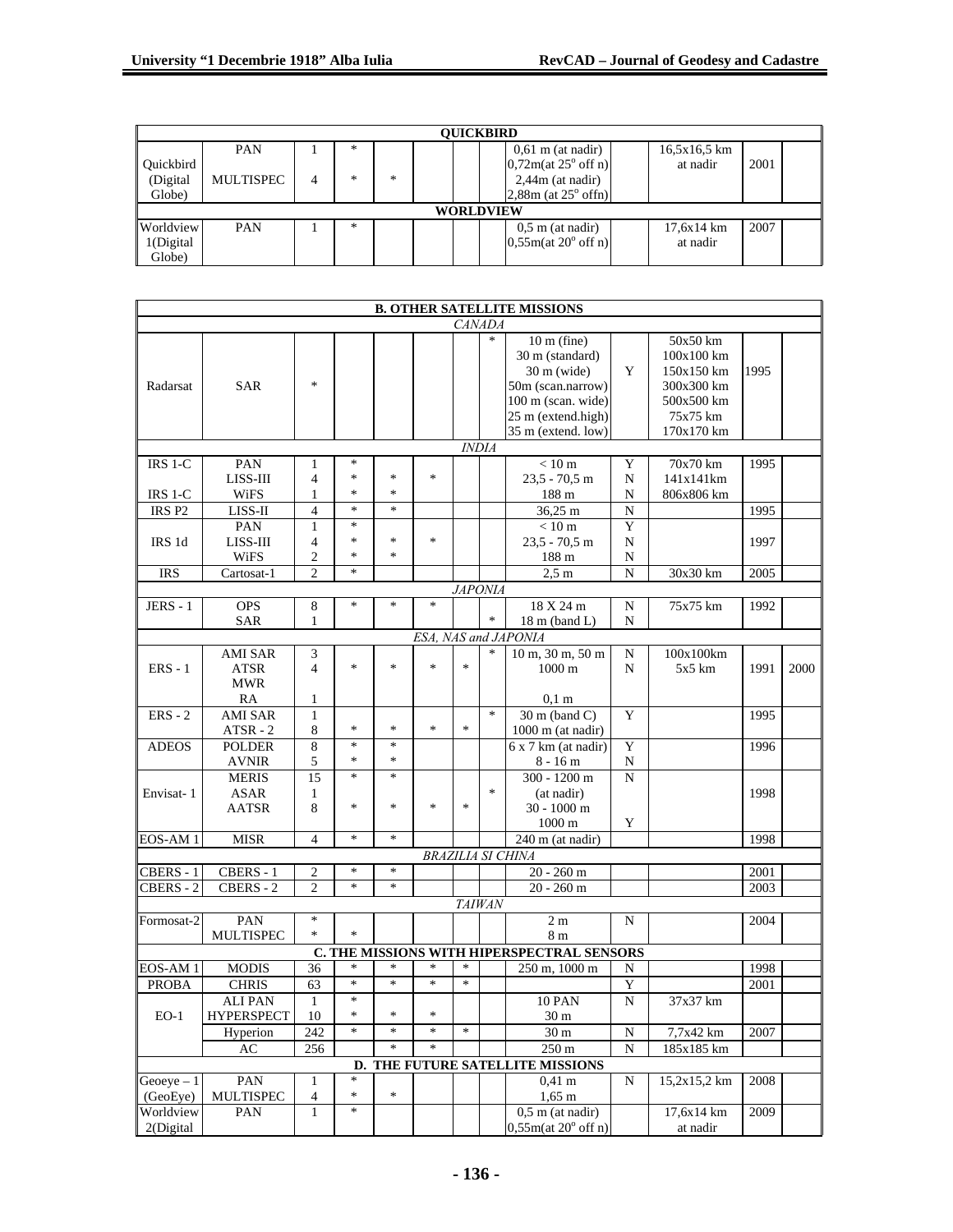| Globe)      | <b>MULTISPEC</b> | ste. | * |  | 1,8m (at nadir)             | 17.6x14 km   |      |  |
|-------------|------------------|------|---|--|-----------------------------|--------------|------|--|
|             |                  |      |   |  | $2,4m(at 20^{\circ}$ off n) | at nadir     |      |  |
| Geoeve $-2$ | PAN              | ×    |   |  | $0.25 \text{ m}$            | 15.2x15.2 km | 2011 |  |
| (GeoEye)    | <b>MULTISPEC</b> |      | ∗ |  |                             |              |      |  |

**In the case of RADAR remote sensing system** with a synthetic opening currently under focus, there are two development directions:

- ¾ *polarmetric radars* offering a decimetric or even a subdecimetric spatial resolution when recording more complex images and high precision structural determinations over recorded details;
- ¾ *interferometric radars*, also allowing high spatial resolution data collection.

Radar sensors are diversified and appreciated due to the fact that they capture images irrespective of weather conditions and scene illumination. Due to the fact that the recordings in this system lead to side images – different from the spectral perspectives obtained through satellite recordings –, the correction and processing procedures differ as well. Consequently, international preoccupations are focused on setting up these recordings' software processing systems.

**Planned satellite missions** for the future bear in mind the use of satellite sensors allowing the capture of images having very high spatial resolution. Satellites *GeoEye-1* and *GeoEye-2* (GeoEye) can be mentioned here, to be launched in 2008 and 2011, and satellite *WorldView-2*  (Digitalglobe), to be launched in 2009. Images to be captured by these satellite sensors will have a spatial resolution of *0.41 m* and *0.25 m* in panchromatic and of *1.8 m*, respectively *1.65 m,* in multispectral (Table 1), values hard to imagine being reached in 1972, when launching the first *Landsat* satellite*.* Also, *11-bit* spectral resolution allows recording details with a higher accuracy in relation to grey tones and colour shades, while temporal resolution will be improved, that is, the same field surface is more often revisited (less than 3 days). These new developments of satellite sensors will allow daily image collection on hundreds of thousands of square kilometres, to be used in different projects from several activity sectors. It is obvious that the quality and the spatial resolution of them lead to a very high price (even a prohibitive one for many countries), that is why these assets will be used by sectors having a great financial force.

**Companies** trading satellite images are also continuously adapting to new requirements. Thus, we should mention the fact that *GeoEye* company is new on the market, being set up in 2006, subsequent to the purchase of *Space Imaging* company by *ORBIMAGE*. Also, the satellite sensors planned to be launched, *GeoEye-1* and *GeoEye-2*, actually pertain to *Orbview* satellite series. Other companies on the market of satellite image trading – competitors of *GeoEye* – are *Digital Globe* and *Spot Image*.

**In processing satellite images**, as basis for their interpretation is the attention given to diversifying the existing programmes by creating new software as close as possible to the user, cheap and easier to operate. Thus, the GIS software specialised in remote sensing, *Erdas, ErMapper*, *ENVI, Spans, GRASS*, more and more performant, has all modules incorporated, allowing satellite image preparing and processing, classifying their content, obtaining the field's digital model, etc. In order to obtain a classification of the fields as precise as possible, new software specialised in remote sensing of large use appeared. Thus, the German company *Definiens Imaging* has realized the "*eCognition*" programme based on "*object classification*" as an alternative to "*pixel classification*" which uses – apart from the *spectral signature* of the objects –, their *texture, vicinity, form,* and *context.* Also, the viewers' diversification is observed, allowing suggestive visuals of satellite images referring to certain contrast improvement and image operation procedures.

**Remote sensing data integration into geographic information systems** (GIS), together with the digital photogrammetry and GPS techniques, obviously represent major preoccupations for different fields which are more and more interested in new performant technical achievements, to improve necessary information's quantity and quality. Integration of data recorded by satellite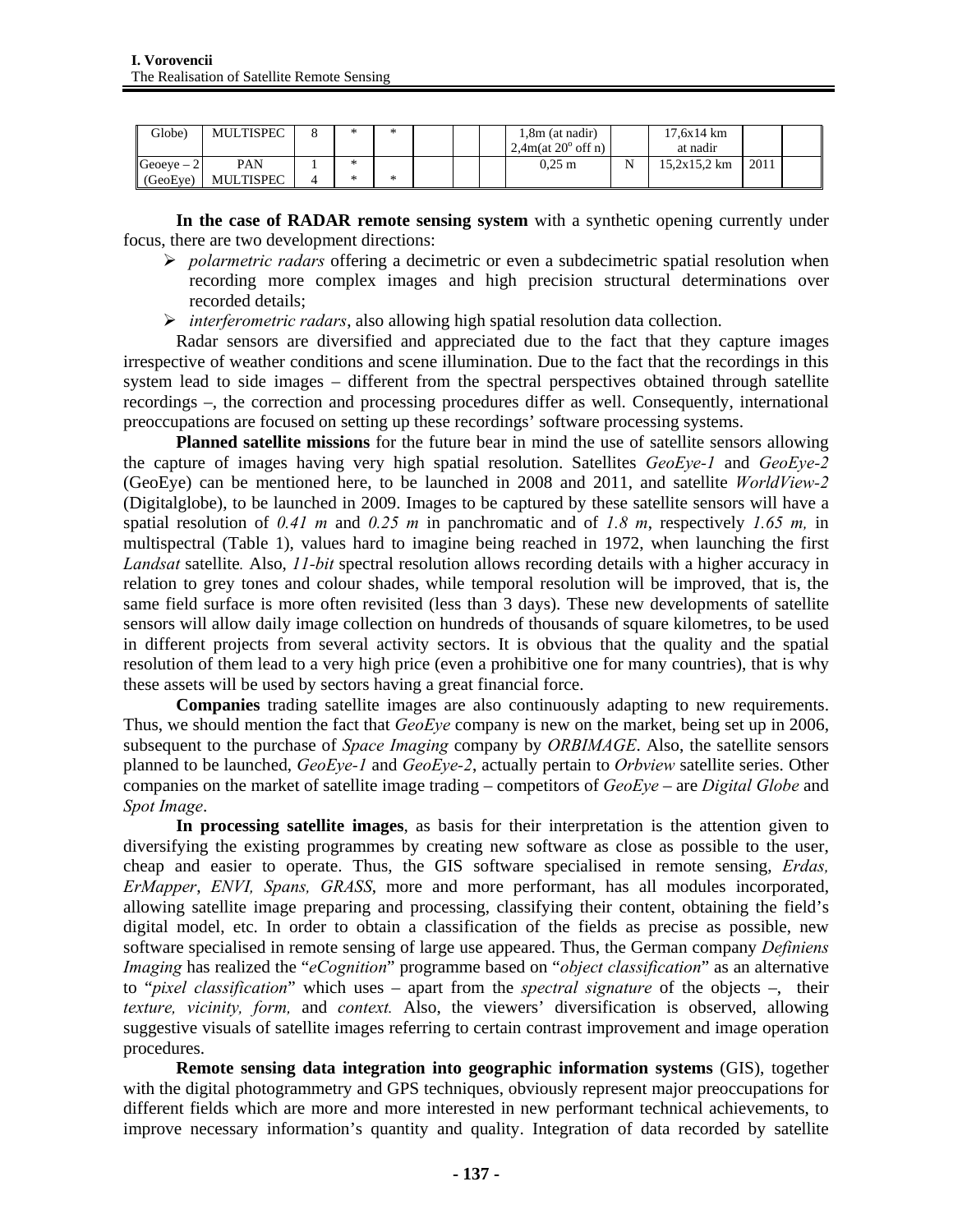missions in geographic information systems implemented in the natural resource management systems help mainly in relation to arrangement, development, and impact scenery realization over the environment. Remote sensing project examination and GIS from different countries show that a lot of them lead to forecasted results, while the others find it difficult to transfer technology and scientific development autonomy to host countries.

**As a general tendency** in developing satellite systems, there are new high performance satellite images capturing programmes. These are satellites fitted with *Ikonos 2*, *Quickbird 2*, *Orbview 3*, and *WorldView 1* sensors, able to capture special quality recordings. Do not forget that high spatial resolution of *0.50* m of *WorldView 1* images cannot replace for now air photograms having a resolution of *0.10 – 0.20* m. By successfully launching satellite *WorldView 1* (Digitalglobe), the difference between satellite image resolution and air photograms is reduced; the latter might be replaced according to the immediate progresses to be performed. Nowadays, high spectral resolution and using temporal resolution in the case of *Ikonos, Quickbird, WorldView* images, the great coverage area, and the ability of capturing images from any surface, including the areas planes cannot fly in, can represent major advantages in using remote sensing recordings in comparison with air photograms.

Apart from these, there is a tendency of creating *sensors capturing stereo images* (Precision Stereo 4m CE90 Ikonos, SPOT) for the same surface, thus ensuring the possibility of realising the stereoscopic model according to satellites and obtaining the field digital model.

# **3. Conclusions**

Performing new satellite missions by launching satellites fitted with more and more performant satellite sensors, as well as continuing the current satellite missions by also using satellite sensors having improved technical features is a continuous issue of the companies in the field.

Each satellite mission having functional satellites, as well as the new planned missions *launch their satellites in different purposes*, thus *issues have to be perceived from this point of view.*  That is why *NOAA* missions having satellites which capture images with the spatial resolution of *1x1 km* do not assume that the satellites have not improved, but the main purpose of launching them is to collect meteorological data, reason for which this resolution ensures reaching this purpose. Furthermore, these satellites and others from other satellite missions, having a small spatial resolution, collect data from large and very large surfaces, without needing a detailed recording of the objects on Earth. Implicitly, each satellite mission, together with the satellite sensors used, collects data referring to diverse phenomena (meteorological, pollution, fires), natural resources, waters, frozen areas, rainforests, deserts, urban areas, etc., which also leads to the adaptation of the satellites' features, in view of highlighting the necessary information.

Generally, the goal of trying to obtain images as clear as possible turns spatial and spectral resolution into key-factors in relation to assessing satellite registration. Continuous improvement of the satellite images' resolution has allowed realizing several applications in different sectors, data fusion with photograms and the digital models of the field, as well as the cartographic data's integration with GIS data. The *1 m* resolution of *Ikonos* images, that of *0.61 m* of *Quickbird* images and that of *0.50 m* of *WorldView* recordings allows data collection that reduces the difference between the satellite recordings and the photogrammetric ones. In the closest future, the latter could be replaced for certain applications, according to the resolution and to the accuracy claimed by the new satellites to be launched, *GeoEye 1* and *GeoEye 2*, whose spatial resolution will reach, in panchromatic, *0.41 m* and *0.25 m*. The high spatial resolution of *Ikonos, Quickbird*, and *WorldView*  images on the market, their high temporal resolution, the large coverage area, and the ability of these sensors of capturing images from any surface, especially in the areas planes cannot reach, becoming great advantages in using these images in comparison with the air photograms.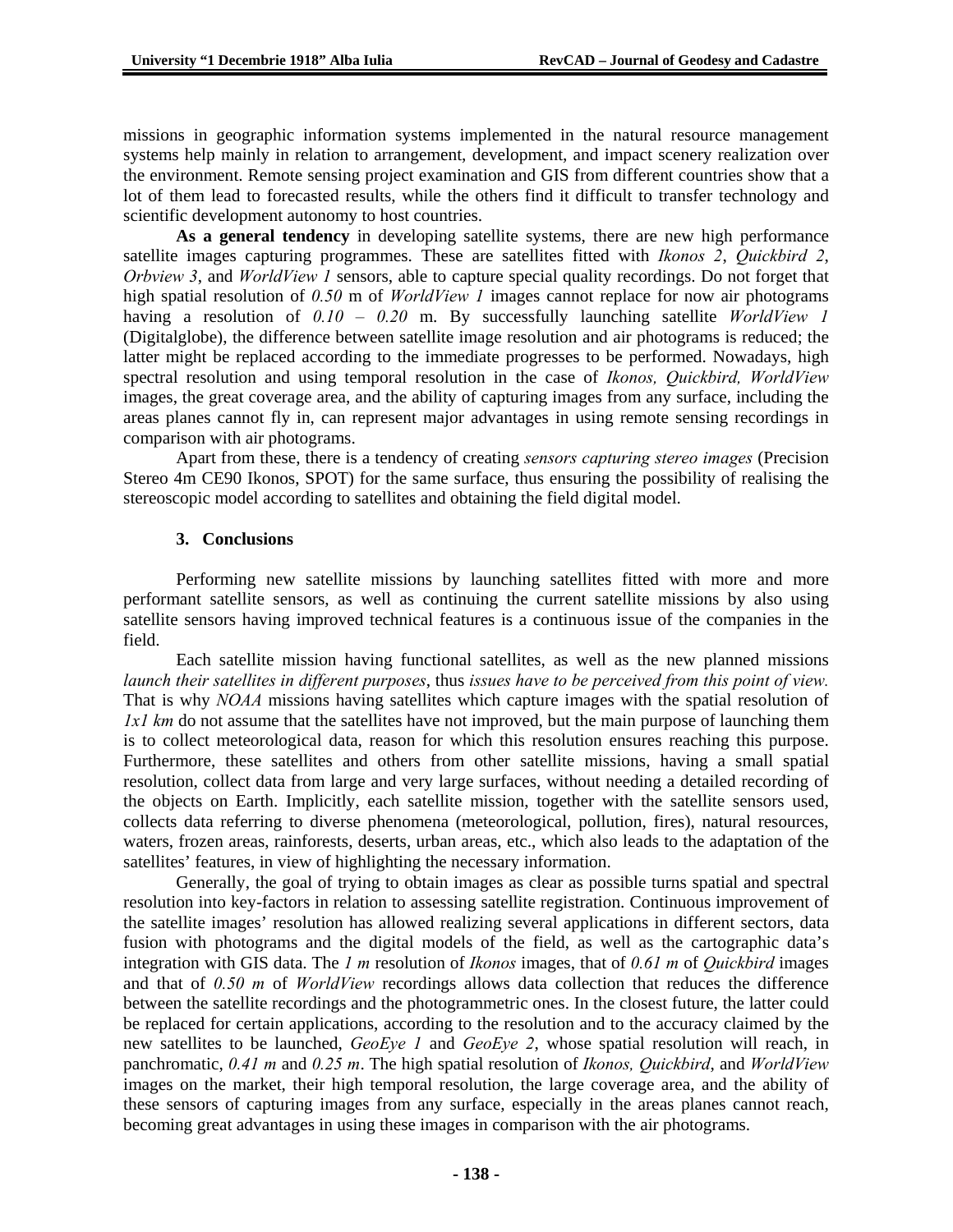# **4. References**

- *1. Chengquan, H., Bruce, W., Limin, Y., Collin, H., Gregory, Z., Derivation of a tasseled cap transformation based on Landsat 7 at-satellite reflectance. Raytheon ITSS, USGS EROS Data Center Sioux Falls, SD 57198, USA*
- *2. Chitea, Gh., Kiss, A., Vorovencii, I., 2003 Fotogrametrie şi teledetecţie. Editura Universităţii "Transilvania" din Braşov.*
- *3. Clevers, I.G.P.W., 1988 The application of a weighted infrared-red vegetation index for estimating leaf area index by correcting for soil moisture. Remote Sensing of Environment, 29 (p. 25-37)*
- *4. Crist, E. P., 1985 A TM tasseled cap equivalent transformation for reflectance factor data. Remote Sensing of Environment, 17: 301-306.*
- *5. Crist, E. P., Cicone, R. C., 1984 A physically-based transformation of Thematic Mapper data - - the TM Tasseled Cap. IEEE Trans. on Geosciences and Remote Sensing, GE-22: 256-263.*
- *6. Crist, E. P., R. Laurin, R. C. Cicone. 1986 Vegetation and soils information contained in transformed Thematic Mapper data. In Proceedings of IGARSS' 86 Symposium, 1465-70. Ref. ESA SP-254. Paris: European Space Agency*
- *7. Crist, E. P., Kauth, R. J., 1986 The tasseled cap de-mystified. Photogrammetric Engineering & Remote Sensing, 52: 81-86.*
- *8. Howard, J., 1991 Remote Sensing of Forest Resources Theory and Application. Editura Champman & Hall, pp. 3-23, 39, 318-351.*
- *9. Huete, A.R., 1988 A soil-ajusted vegetation index (SAVI). Remote Sensing and the Environment, 25 (p. 53-70)*
- *10. James B. McGrow, Timothy A. Warner, Thomas L. Key, W. Robert L., 1998 Tends in Ecology and Evolution.*
- *11. Jensen, J.R., 1996 Introductory Digital Image Processing. A Remote Sensing Perspective. Prentice Hall. N.J.*
- *12. Jensen, J.R., 2000 Introductory digital image processing, a remote sensing perspective 5th ed. Prentice Hall Inc., Upper Soddle River, N.J., pp 125-175.*
- *13. Kiss, A., Vorovencii, I., 2000, Fotogrametrie. Universitatea "Transilvania" din Braşov.*
- *14. Lillesland, T.M., Kiefer, R.W., 1987 Remote sensing and image interpretation, 2nd edn. Wiley and Sons, New York, pp. 112-210.*
- *15. Lillesand, T., Kiefer, R., 1994 Remote sensing and image interpretation. Third edition. Editura John Wiley & Sons, Inc. SUA, pp. 50-78.*
- *16. Richardson, A.J., Wiegand, C.L., 1977 Distinguishing vegetation from soil background information. Photogrammetric Engineering and Remote Sensing, 43, 12 (p. 1541-1552)*
- *17. Rouse, J.W.Jr., Hoas, R.H., Deering, D.W., Schell, J.A., Harlon, J.C., 1974 Monitoring the vernal advancement and retrogradation (green wave effect) of natural vegetation; NASA/GSFC Type III Final report, Greenbelt, MD (p. 371).*
- *18. Thayer, W., The Tasseled Cap Transformation in Remote Sensing. San José State University Economics Department.*
- *19. Thierry, T., Philip, G., 2002 QuickBird A Milestones for High Resolution Mapping*
- *20. Vorovencii, I., Pădure, I., 2005 Exploatarea modelului digital al terenului în cadastrul forestier. Lucrări prezentate la Simpozionul de măsurători terestre şi cadastru: "50 de ani de învăţământ geodezic superior civil din Bucureşti; 15 ani de la reînfiinţarea Facultăţii de Geodezie". Bucureşti 17-18 noiembrie 2005. Revista de Geodezie, Cartografie şi Cadastru – volumul 14 anul 2005, nr. 1-2 (p. 344-355). ISSN 1454-1408.*
- *21. Vorovencii, I., 2005 Cercetări privind posibilităţile de utilizare a imaginilor satelitare în lucrările de amenajarea pădurilor. Teză de doctorat. Universitatea "Transilvania" din Braşov.*